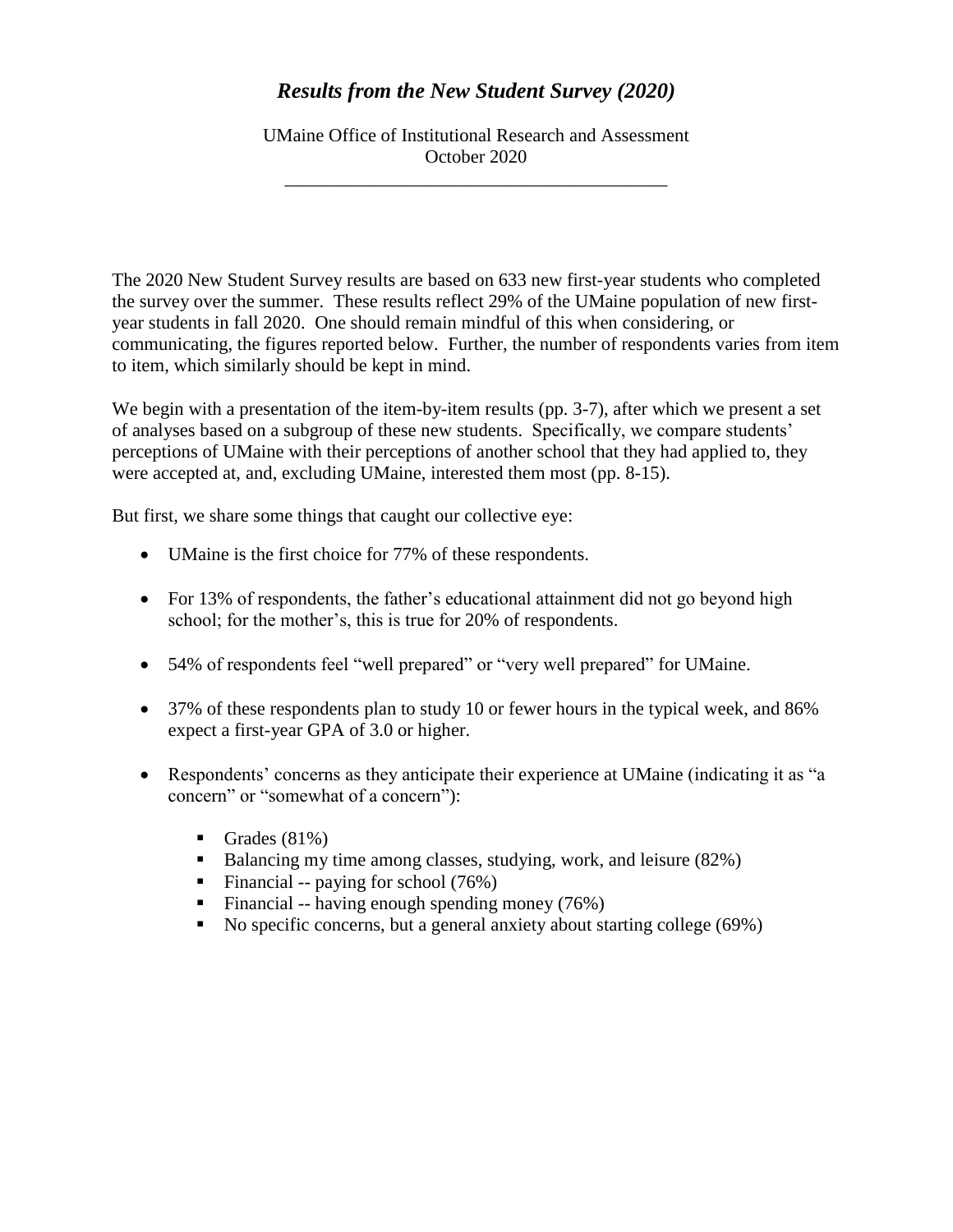The least of respondents' concerns (indicating it as "not a concern"):

- Size of classes  $(61\%)$
- Romantic relationships  $(67%)$
- **Transportation** (rides to the mall, getting home for break, etc.)  $(68\%)$
- $\blacksquare$  My personal safety (70%)
- Drugs and alcohol (87%)
- The five highest-rated factors influencing the decision to attend UMaine (on a scale of 1 to  $5$ :
	- Application process (mean rating: 4.22)
	- Athletic/recreational opportunities (mean rating: 4.17)
	- Academic programs (mean rating: 4.16)
	- Campus activities (mean rating: 4.15)
	- Campus safety (mean rating: 4.14)
- The five lowest-rated factors influencing the decision to attend UMaine (again, on a scale of 1 to 5):
	- Website (Facebook, Twitter (mean rating: 3.75)
	- Open House or Accepted Student Day (mean rating: 3.72)
	- Residence halls (mean rating: 3.71)
	- Campus diversity (mean rating: 3.65)
	- **Personal contact with alumni (mean rating: 3.58)**
- The six schools that interested respondents most (other than UMaine), to which they had applied and had been accepted:
	- University of New Hampshire
	- **University of Southern Maine**
	- **University of Rhode Island**
	- University of New England
	- University of Vermont
	- **Husson University**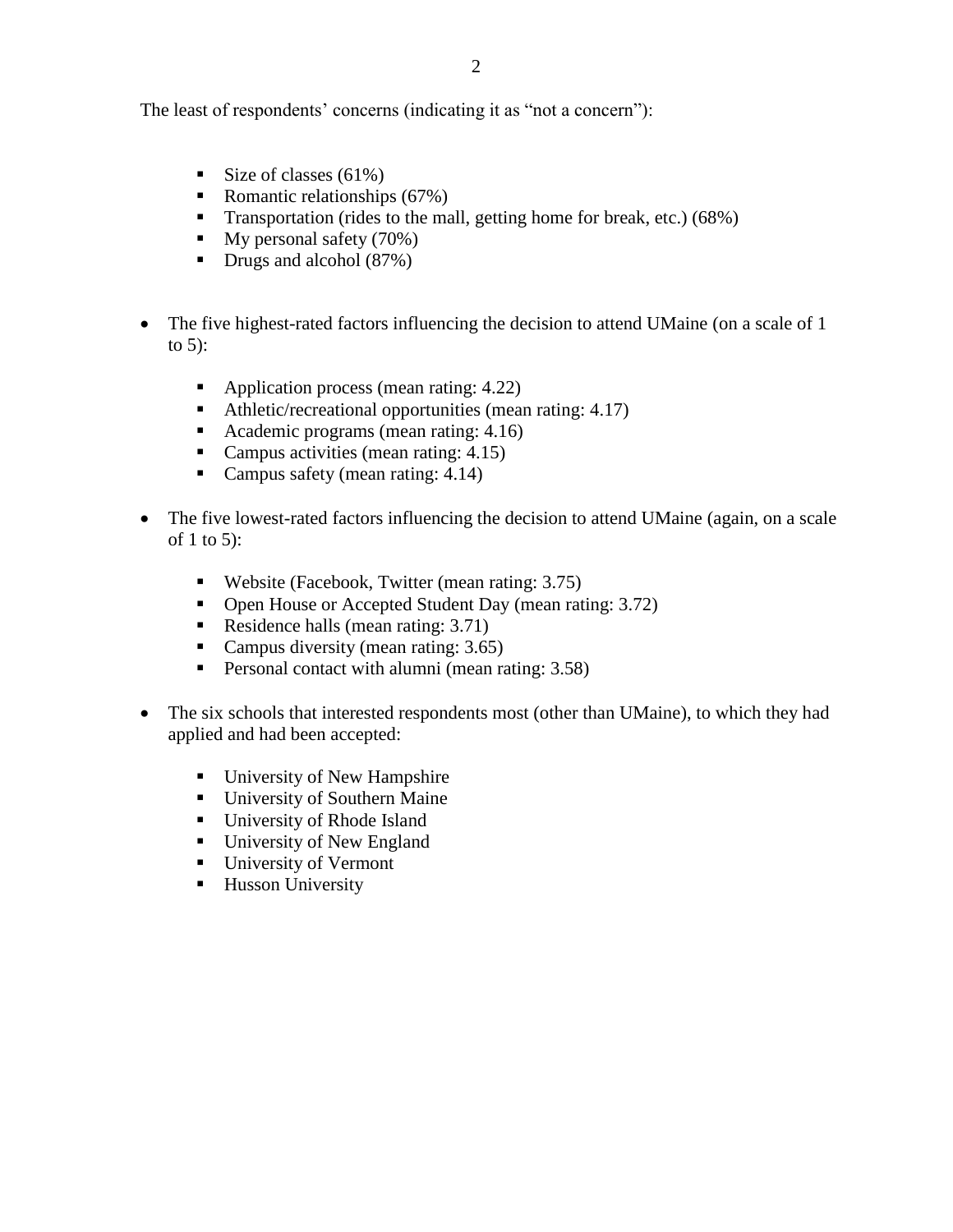# **Item-By-Item Results**

| Mother's highest level of education? |                             |      |
|--------------------------------------|-----------------------------|------|
|                                      | n                           | $\%$ |
|                                      |                             |      |
| Grammar school                       | $\mathcal{D}_{\mathcal{L}}$ | 0.3  |
| Some high school                     | 18                          | 2.9  |
| High school graduate                 | 103                         | 16.5 |
| Postsecondary other than             | 23                          | 3.7  |
| college                              |                             |      |
| Some college                         | 83                          | 13.3 |
| College degree                       | 242                         | 38.8 |
| Some graduate school                 | 15                          | 2.4  |
| Graduate degree                      | 112                         | 17.9 |
| Don't know                           | 26                          | 4.2  |
| Total                                | 624                         |      |

(9 nonrespondents)

|                          | n   | $\frac{o}{c}$ |
|--------------------------|-----|---------------|
|                          |     |               |
| Grammar school           |     | 0.0           |
| Some high school         | 8   | 1.3           |
| High school graduate     | 75  | 12.0          |
| Postsecondary other than | 18  | 2.9           |
| college                  |     |               |
| Some college             | 91  | 14.5          |
| College degree           | 253 | 40.4          |
| Some graduate school     | 24  | 3.8           |
| Graduate degree          | 149 | 23.8          |
| Don't know               | 8   | 1.3           |
| Total                    |     |               |

## **Father's highest level of education?**

(7 nonrespondents)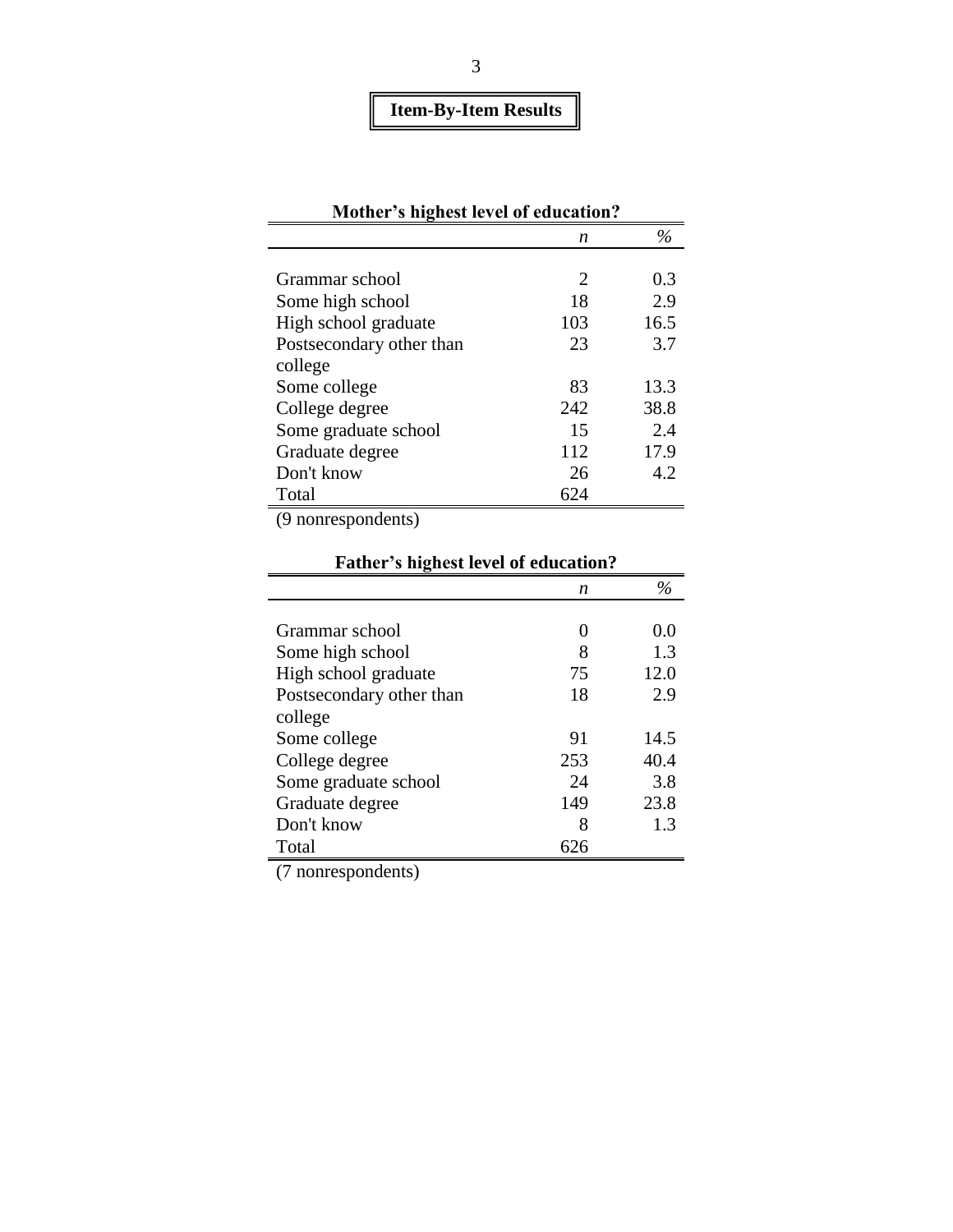| $\frac{1}{2}$                                                                           |     |               |
|-----------------------------------------------------------------------------------------|-----|---------------|
|                                                                                         | n   | $\frac{0}{0}$ |
| I'm the first of my brothers and sisters to go to<br>college                            | 266 | 42.8          |
| I have at least one brother or sister who has<br>gone to college in the last four years | 246 | 39.5          |
| I have at least one brother or sister who has<br>gone to college five or more years ago | 47  | 7.6           |
| I'm an only child                                                                       | 63  | 10.1          |
| Total                                                                                   | 622 |               |

#### **Other Siblings at College?**

(11 nonrespondents)

| How well prepared do you feel for your<br>academic courses at UMaine? |     |               |  |  |  |
|-----------------------------------------------------------------------|-----|---------------|--|--|--|
|                                                                       | n   | $\frac{o}{c}$ |  |  |  |
| Very well prepared                                                    | 65  | 10.4          |  |  |  |
| Well prepared                                                         | 273 | 43.5          |  |  |  |
| Somewhat prepared                                                     | 239 | 38.1          |  |  |  |
| Underprepared                                                         | 34  | 5.4           |  |  |  |
| Not certain                                                           | 16  | 2.6           |  |  |  |
| Total                                                                 |     |               |  |  |  |

(6 nonrespondents)

#### **During the coming year at UMaine, how much time do you expect to study during a typical week?**

|                  | n   |      |
|------------------|-----|------|
|                  |     |      |
| 5 hours or fewer | 28  | 4.5  |
| $6 - 10$ hours   | 206 | 32.9 |
| 11 - 15 hours    | 249 | 39.8 |
| 16 - 20 hours    | 117 | 18.7 |
| 21 hours or more | 26  | 4.2  |
| Total            | 526 |      |

(7 nonrespondents)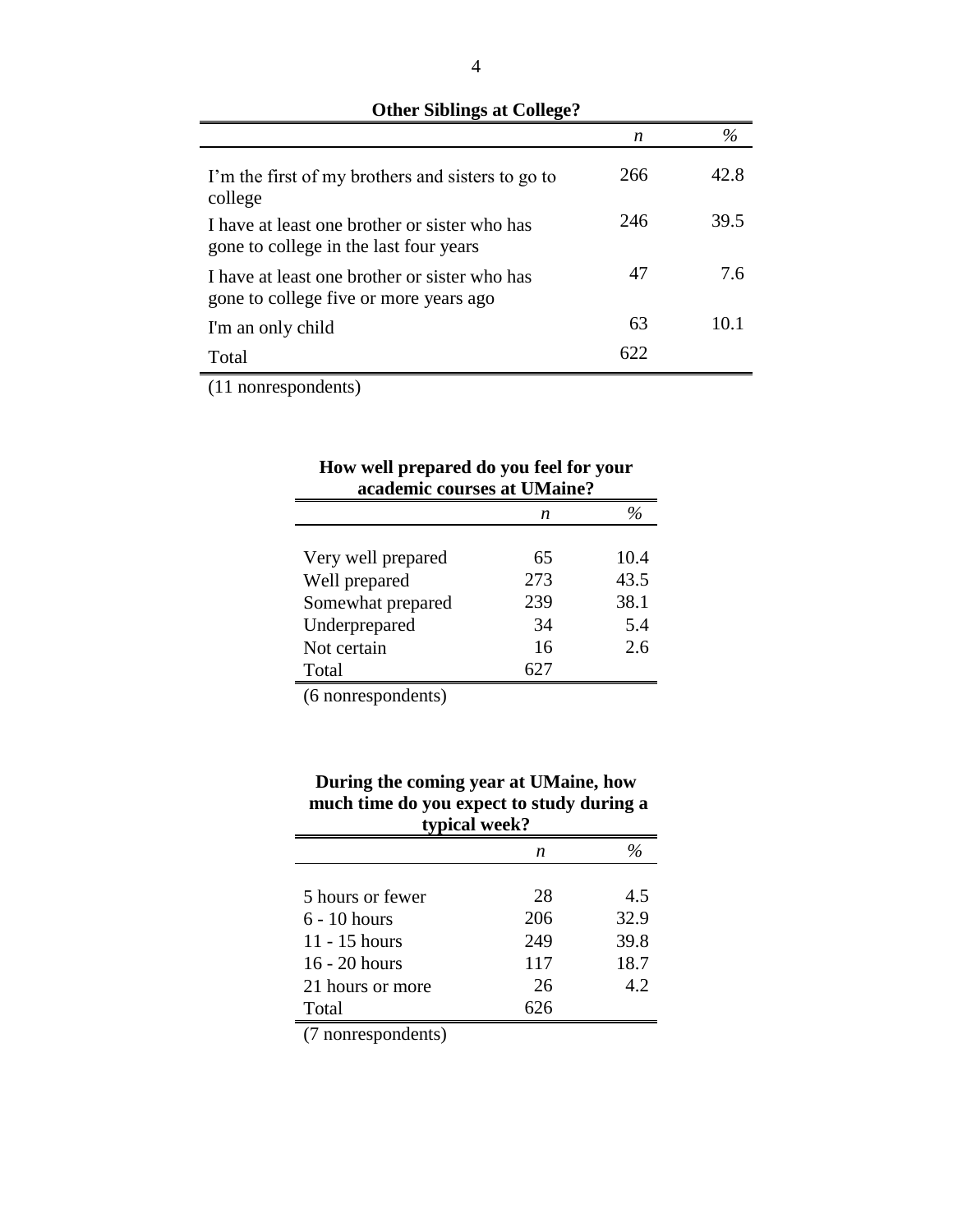| What do you expect your grade point<br>average to be at the end of your first year<br>at UMaine? |      |      |  |  |
|--------------------------------------------------------------------------------------------------|------|------|--|--|
|                                                                                                  | n    |      |  |  |
| 3.00 or higher                                                                                   | 536  | 85.8 |  |  |
| $2.00 - 2.99$                                                                                    | 88   | 14.1 |  |  |
| $1.00 - 1.99$                                                                                    |      | 0.2  |  |  |
| Total                                                                                            | ר גו |      |  |  |

(8 nonrespondents)

An aside: Do expectations agree with reality? Respondents to the 2019 survey disclosed expectations not dissimilar to those reported on the item above: 84% expecting a GPA of 3.0 or higher, and 16% expecting a GPA between 2.00 and 2.99. In contrast, the actual end-ofyear GPA for this earlier group was 69% and 23%, respectively. An additional 8% earned a GPA lower than 2.0. It should also be noted that for the 2020 respondents one-third (32.4%) indicated that their grades were a concern.

| Is UMaine your first-choice school? |     |      |  |  |  |
|-------------------------------------|-----|------|--|--|--|
|                                     | n   |      |  |  |  |
| <b>Yes</b>                          | 481 | 77.1 |  |  |  |
| N <sub>0</sub>                      | 143 | 22.9 |  |  |  |
| Total                               | 624 |      |  |  |  |
|                                     |     |      |  |  |  |

(9 nonrespondents)

| Number of colleges applied to? |     |      |  |  |  |
|--------------------------------|-----|------|--|--|--|
|                                | n   |      |  |  |  |
|                                |     |      |  |  |  |
|                                | 95  | 15.4 |  |  |  |
| $\overline{2}$                 | 73  | 11.8 |  |  |  |
| 3                              | 77  | 12.5 |  |  |  |
| 4                              | 74  | 12.0 |  |  |  |
| 5                              | 77  | 12.5 |  |  |  |
| More than 5                    | 222 | 35.9 |  |  |  |
| Total                          | 618 |      |  |  |  |

(15 nonrespondents)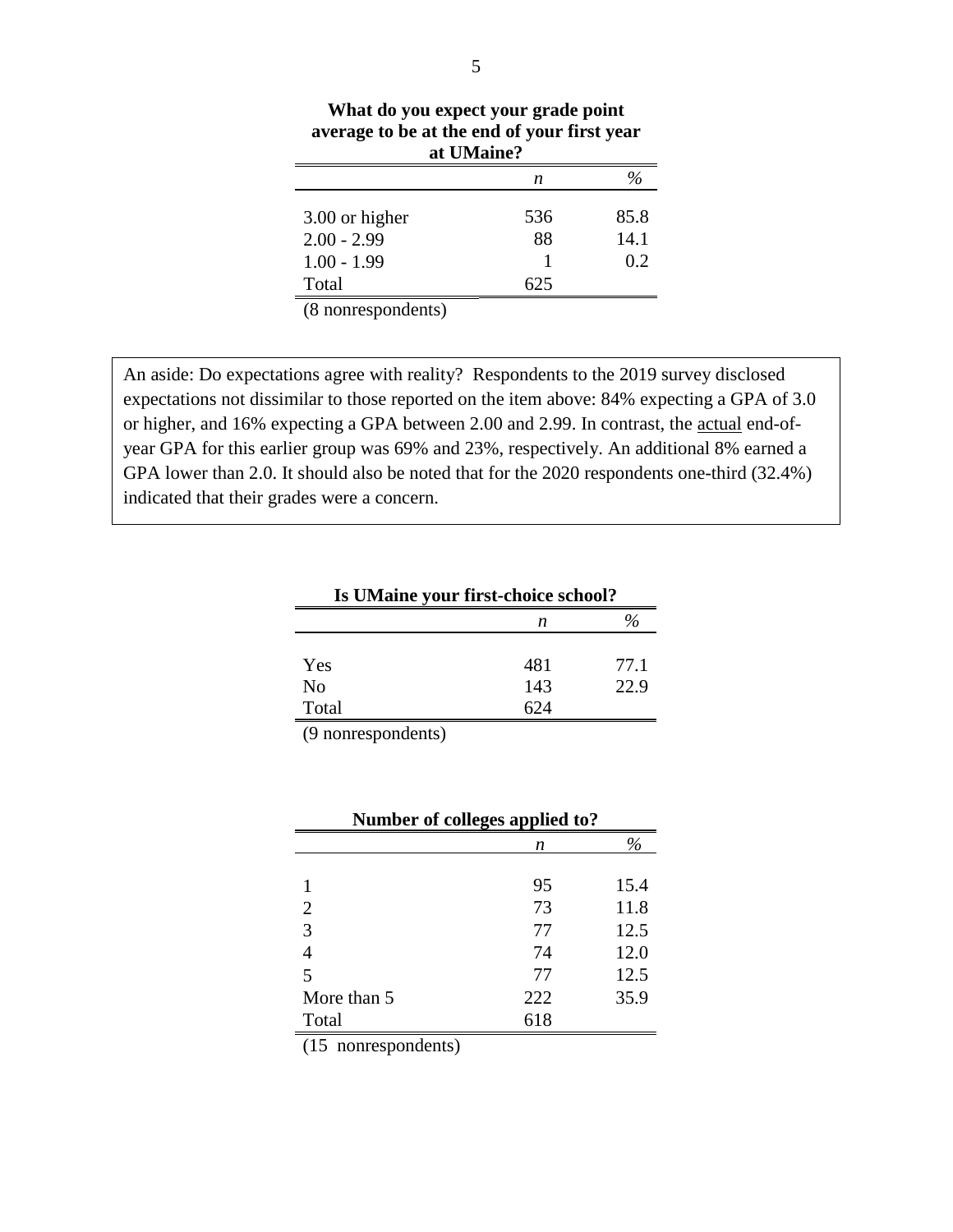#### **As you think about beginning your college experience at UMaine, which of the following concerns do you have?**

|                                                                    | Not a   | Somewhat     | A       | Total       |
|--------------------------------------------------------------------|---------|--------------|---------|-------------|
|                                                                    | concern | of a concern | concern | Respondents |
| Grades                                                             | 19.0%   | 48.6%        | 32.4%   | 617         |
| Balancing my time among classes, studying, work, and leisure       | 17.9%   | 50.1%        | 32.0%   | 619         |
| Financial -- paying for school                                     | 24.2%   | 44.3%        | 31.5%   | 619         |
| Financial -- having enough spending money                          | 23.9%   | 47.7%        | 28.3%   | 618         |
| No specific concerns, but a general anxiety about starting college | 30.6%   | 43.4%        | 26.1%   | 618         |
| A COVID-19 outbreak on campus                                      | 38.7%   | 37.8%        | 23.5%   | 617         |
| Making sure I get the extra help I need in my classes              | 29.7%   | 48.9%        | 21.3%   | 619         |
| Health (physical, emotional)                                       | 41.8%   | 37.9%        | 20.3%   | 617         |
| Have I chosen the best major for me?                               | 46.4%   | 34.9%        | 18.7%   | 619         |
| Relationships with new friends                                     | 38.5%   | 43.4%        | 18.1%   | 618         |
| Instructor expectations                                            | 41.3%   | 42.1%        | 16.5%   | 617         |
| Finding my way around campus                                       | 36.8%   | 48.3%        | 14.9%   | 619         |
| My personal health regarding COVID-19                              | 50.8%   | 34.5%        | 14.7%   | 618         |
| Being away from friends                                            | 48.6%   | 37.2%        | 14.2%   | 619         |
| Relationships with faculty                                         | 45.6%   | 40.5%        | 13.9%   | 618         |
| Residence hall life (roommate, noise, etc.)                        | 47.5%   | 40.7%        | 11.8%   | 617         |
| Being away from family                                             | 54.2%   | 36.1%        | 9.7%    | 618         |
| Size of classes                                                    | 61.1%   | 30.1%        | 8.8%    | 617         |
| Romantic relationships                                             | 66.9%   | 25.6%        | 7.5%    | 617         |
| Transportation (rides to the mall, getting home for break, etc.)   | 67.5%   | 25.7%        | 6.8%    | 618         |
| My personal safety                                                 | 70.0%   | 23.5%        | 6.5%    | 617         |
| Drugs and alcohol                                                  | 86.9%   | 10.9%        | 2.3%    | 617         |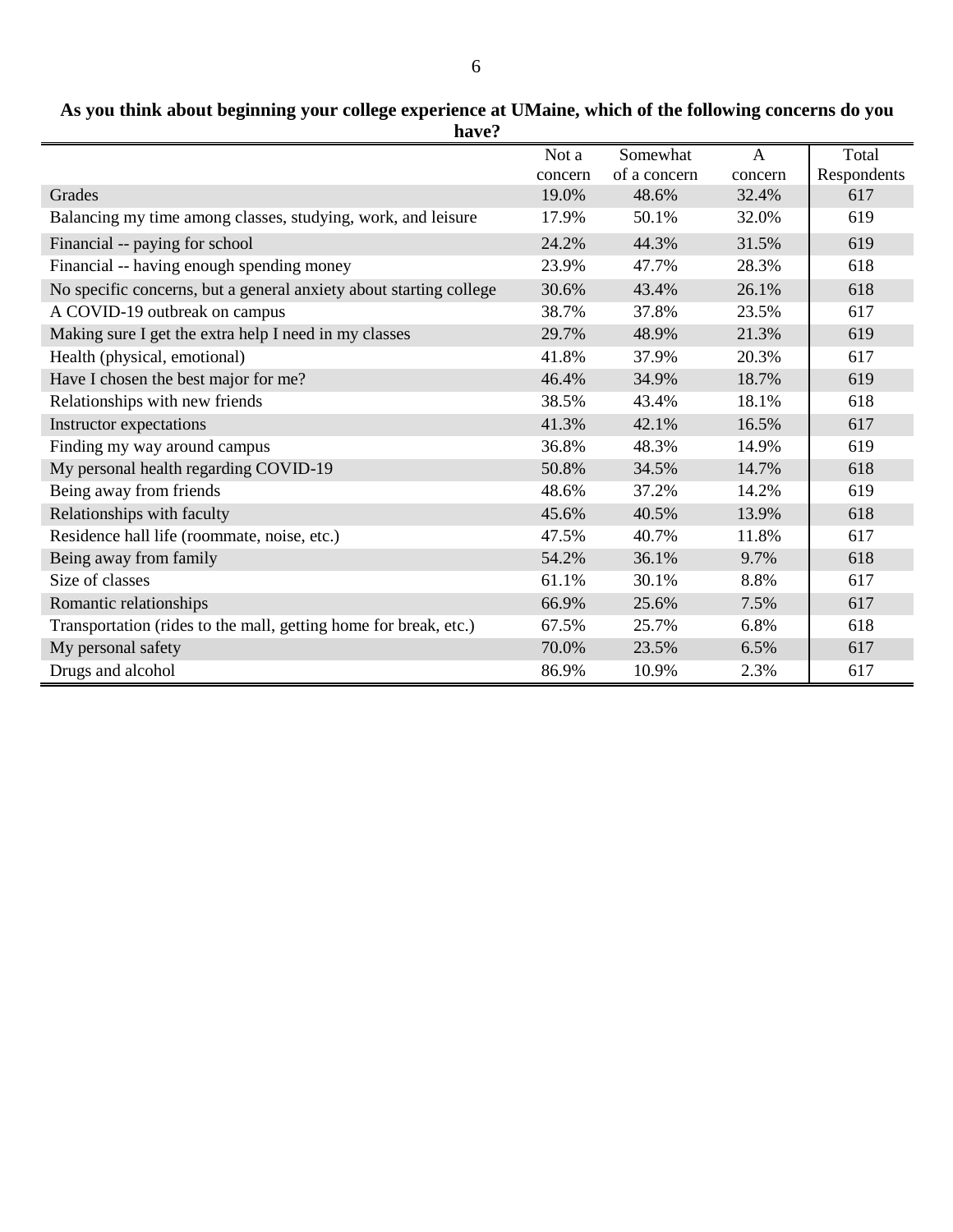|                                                   | Mean   | Poor | $\overline{2}$ | Good  | $\overline{\mathcal{L}}$ | Excellent | Total       |
|---------------------------------------------------|--------|------|----------------|-------|--------------------------|-----------|-------------|
|                                                   | Rating | 1    |                | 3     |                          | 5         | Respondents |
| <b>Application process</b>                        | 4.22   | 0.2% | 2.0%           | 18.7% | 33.6%                    | 45.6%     | 509         |
| Athletic/recreational opportunities               | 4.17   | 0.4% | 2.0%           | 19.5% | 36.1%                    | 42.0%     | 488         |
| Academic programs                                 | 4.16   | 0.0% | 0.9%           | 18.8% | 43.2%                    | 37.1%     | 528         |
| Campus activities                                 | 4.15   | 0.0% | 1.6%           | 21.8% | 37.1%                    | 39.5%     | 509         |
| Campus safety                                     | 4.14   | 0.4% | 2.4%           | 21.0% | 35.3%                    | 40.9%     | 501         |
| Campus tour/visit                                 | 4.13   | 1.2% | 2.1%           | 24.0% | 27.8%                    | 44.9%     | 425         |
| Campus atmosphere                                 | 4.12   | 0.4% | 2.9%           | 19.8% | 38.7%                    | 38.3%     | 520         |
| Overall value                                     | 4.11   | 0.2% | 1.4%           | 23.5% | 37.3%                    | 37.7%     | 507         |
| Undergraduate research opportunities              | 4.08   | 0.4% | 2.3%           | 23.3% | 36.6%                    | 37.4%     | 484         |
| <b>Email</b> communications                       | 4.04   | 1.0% | 3.1%           | 25.8% | 31.6%                    | 38.5%     | 512         |
| General reputation                                | 4.02   | 0.8% | 1.1%           | 24.1% | 43.1%                    | 30.9%     | 531         |
| Parent's preference                               | 4.02   | 2.7% | 5.9%           | 19.8% | 29.7%                    | 41.9%     | 475         |
| Size of school                                    | 4.01   | 0.4% | 4.0%           | 25.3% | 35.3%                    | 35.1%     | 530         |
| Teacher recommendation                            | 3.99   | 0.7% | 4.3%           | 26.5% | 32.0%                    | 36.5%     | 422         |
| Commitment to sustainability                      | 3.99   | 0.2% | 2.6%           | 29.8% | 32.6%                    | 34.8%     | 457         |
| Study Abroad program                              | 3.97   | 0.7% | 3.7%           | 26.8% | 35.5%                    | 33.4%     | 437         |
| Honors program                                    | 3.97   | 1.6% | 3.5%           | 25.6% | 34.9%                    | 34.4%     | 433         |
| Transfer/AP credit available                      | 3.96   | 0.9% | 3.2%           | 29.4% | 31.7%                    | 34.7%     | 435         |
| High school counselor recommendation              | 3.95   | 0.2% | 5.3%           | 28.2% | 31.7%                    | 34.6%     | 419         |
| Total cost                                        | 3.94   | 0.8% | 7.9%           | 25.1% | 29.0%                    | 37.3%     | 518         |
| <b>Buildings and facilities</b>                   | 3.91   | 0.6% | 4.0%           | 27.4% | 39.9%                    | 28.1%     | 519         |
| Personal contact with faculty                     | 3.89   | 2.8% | 5.1%           | 28.1% | 28.6%                    | 35.5%     | 434         |
| Financial aid package (grants, loans, Work Study) | 3.89   | 1.6% | 6.7%           | 25.4% | 33.9%                    | 32.3%     | 507         |
| Merit scholarships                                | 3.88   | 1.6% | 5.3%           | 28.1% | 33.1%                    | 31.9%     | 495         |
| Student/faculty ratio                             | 3.88   | 0.8% | 5.1%           | 28.5% | 36.3%                    | 29.2%     | 487         |
| Dining services                                   | 3.88   | 0.0% | 4.1%           | 30.6% | 38.6%                    | 26.6%     | 458         |
| Personal contact with students                    | 3.83   | 2.7% | 4.8%           | 30.7% | 30.7%                    | 31.1%     | 437         |
| Location                                          | 3.79   | 3.2% | 10.8%          | 23.4% | 28.7%                    | 33.8%     | 529         |
| Social networks                                   | 3.78   | 1.8% | 5.5%           | 33.3% | 32.2%                    | 27.3%     | 454         |
| Personal contact with admission staff             | 3.78   | 3.0% | 6.6%           | 30.9% | 28.8%                    | 30.7%     | 437         |
| Web site                                          | 3.75   | 3.1% | 8.7%           | 27.4% | 31.7%                    | 29.1%     | 508         |
| Open House or Accepted Student Day                | 3.72   | 3.9% | 7.2%           | 32.5% | 25.6%                    | 30.9%     | 363         |
| Residence halls                                   | 3.71   | 0.2% | 6.3%           | 36.0% | 36.9%                    | 20.5%     | 458         |
| Campus diversity                                  | 3.65   | 1.9% | 10.2%          | 32.2% | 33.0%                    | 22.8%     | 482         |
| Personal contact with alumni                      | 3.58   | 4.9% | 12.2%          | 32.0% | 21.7%                    | 29.3%     | 369         |

**Listed below are factors typically considered when choosing a college? Please rate UMaine on each factor using the 5-point scale.**

Regarding the table above, bear in mind that the ranked mean ratings in the second column are each based on a scale of 1 to 5. Consequently, while it is true that, say, Personal contact with alumni appears at the bottom of this table, the corresponding mean (3.58) is far from the bottom of the numerical scale on which it is based. In short, this factor is comparatively low to the other factors—not low in an absolute sense. *Further, please take into consideration that COVID-19 impacted the format of spring and summer admissions activities: Admitted Student Days, New Student Orientation, and other spring and summer admissions activities were conducted remotely during 2020. This may have an impact on student ratings.*

On the next page, we summarize these data separately by residency.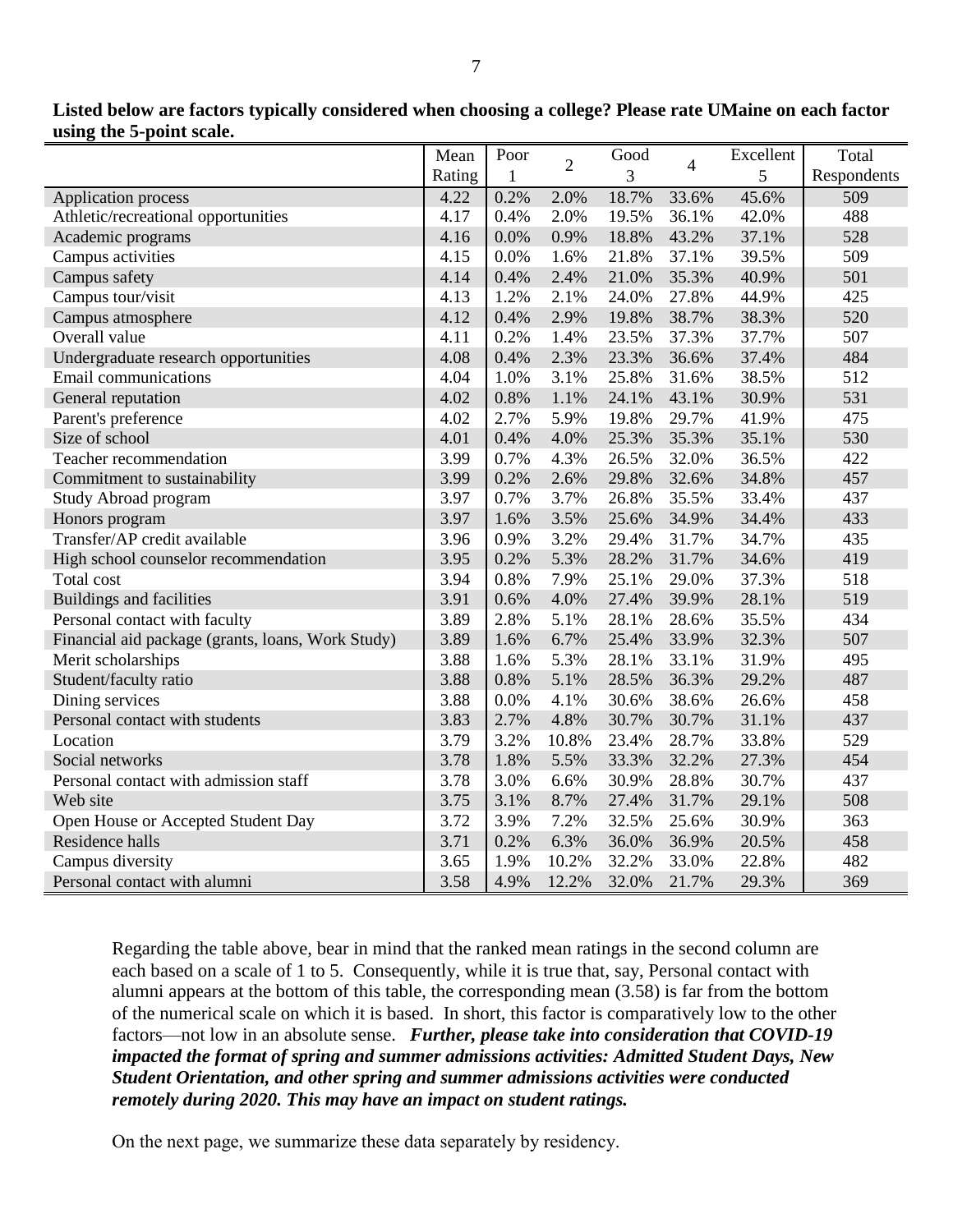**Listed below are factors typically considered when choosing a college. Please rate UMaine on each factor using the 5-point scale.** (Summarized by residency status.)

| <b>In-State</b>                     |        | <b>Out of State</b> |     |                                     |        |                         |     |
|-------------------------------------|--------|---------------------|-----|-------------------------------------|--------|-------------------------|-----|
|                                     | Mean   | "Good"<br><b>or</b> |     |                                     | Mean   | "Good"<br><sub>or</sub> |     |
| Factor                              | Rating | higher              | n   | Factor                              | Rating | higher                  | n   |
|                                     |        | $\%$                |     |                                     |        | $\%$                    |     |
| <b>Application process</b>          | 4.19   | 97.6%               | 286 | Campus safety                       | 4.31   | 98.6%                   | 219 |
| Academic programs                   | 4.18   | 99.3%               | 296 | <b>Application process</b>          | 4.27   | 98.2%                   | 223 |
| Campus activities                   | 4.13   | 97.9%               | 283 | Athletic/recreational opportunities | 4.23   | 98.6%                   | 214 |
| Athletic/recreational opportunities | 4.12   | 96.7%               | 274 | Campus atmosphere                   | 4.23   | 99.6%                   | 230 |
| Parent's preference                 | 4.10   | 93.7%               | 270 | Campus tour/visit                   | 4.20   | 95.5%                   | 178 |
| Campus tour/visit                   | 4.08   | 97.6%               | 247 | Undergraduate research              | 4.18   | 98.6%                   | 214 |
| Overall value                       | 4.08   | 99.0%               | 286 | Campus activities                   | 4.17   | 99.1%                   | 226 |
| Teacher recommendation              | 4.06   | 95.6%               | 251 | Commitment to sustainability        | 4.16   | 97.0%                   | 199 |
| Transfer/AP credit available        | 4.05   | 97.3%               | 256 | Academic programs                   | 4.15   | 98.7%                   | 232 |
| Campus atmosphere                   | 4.02   | 94.5%               | 290 | Overall value                       | 4.15   | 97.7%                   | 221 |
| High school counselor               | 4.01   | 94.7%               | 244 | <b>Study Abroad program</b>         | 4.13   | 97.4%                   | 194 |
| Campus safety                       | 4.01   | 96.1%               | 282 | Size of school                      | 4.12   | 98.3%                   | 234 |
| Undergraduate research              | 4.00   | 96.3%               | 270 | <b>Email</b> communications         | 4.11   | 96.0%                   | 223 |
| Total cost                          | 3.99   | 92.1%               | 291 | General reputation                  | 4.10   | 99.2%                   | 236 |
| <b>Email</b> communications         | 3.98   | 95.8%               | 289 | Student/faculty ratio               | 4.06   | 98.6%                   | 216 |
| General reputation                  | 3.96   | 97.3%               | 295 | Personal contact with faculty       | 4.01   | 93.2%                   | 192 |
| Honors program                      | 3.94   | 94.5%               | 254 | Honors program                      | 4.01   | 95.5%                   | 179 |
| Size of school                      | 3.92   | 93.6%               | 296 | Financial aid package (grants,      | 3.98   | 95.5%                   | 221 |
| <b>Buildings and facilities</b>     | 3.87   | 93.5%               | 291 | Dining services                     | 3.97   | 98.0%                   | 197 |
| Commitment to sustainability        | 3.86   | 97.3%               | 258 | <b>Buildings and facilities</b>     | 3.96   | 97.8%                   | 228 |
| Study Abroad program                | 3.85   | 94.2%               | 243 | Merit scholarships                  | 3.95   | 95.3%                   | 215 |
| Personal contact with students      | 3.84   | 93.7%               | 255 | Parent's preference                 | 3.91   | 88.3%                   | 205 |
| Merit scholarships                  | 3.83   | 91.4%               | 280 | Personal contact with admission     | 3.91   | 93.7%                   | 190 |
| Financial aid package (grants,      | 3.81   | 88.8%               | 286 | Teacher recommendation              | 3.89   | 94.2%                   | 171 |
| Dining services                     | 3.81   | 94.3%               | 261 | Total cost                          | 3.88   | 90.3%                   | 227 |
| Personal contact with faculty       | 3.79   | 91.3%               | 242 | Web site                            | 3.87   | 91.4%                   | 222 |
| Location                            | 3.76   | 84.1%               | 295 | High school counselor               | 3.87   | 94.3%                   | 175 |
| Campus diversity                    | 3.74   | 89.7%               | 273 | Transfer/AP credit available        | 3.84   | 93.9%                   | 179 |
| Social networks                     | 3.73   | 93.2%               | 251 | Location                            | 3.83   | 88.5%                   | 234 |
| Student/faculty ratio               | 3.73   | 90.4%               | 271 | Social networks                     | 3.83   | 92.1%                   | 203 |
| Open House/Accepted Student Day     | 3.71   | 89.6%               | 211 | Personal contact with students      | 3.81   | 90.7%                   | 182 |
| Personal contact with admission     | 3.67   | 87.9%               | 247 | Residence halls                     | 3.79   | 95.5%                   | 202 |
| Personal contact with alumni        | 3.67   | 83.9%               | 230 | Open House/Accepted Student Day     | 3.75   | 88.2%                   | 152 |
| Web site                            | 3.66   | 85.7%               | 286 | Campus diversity                    | 3.53   | 85.6%                   | 209 |
| Residence halls                     | 3.65   | 91.8%               | 256 | Personal contact with alumni        | 3.44   | 81.3%                   | 139 |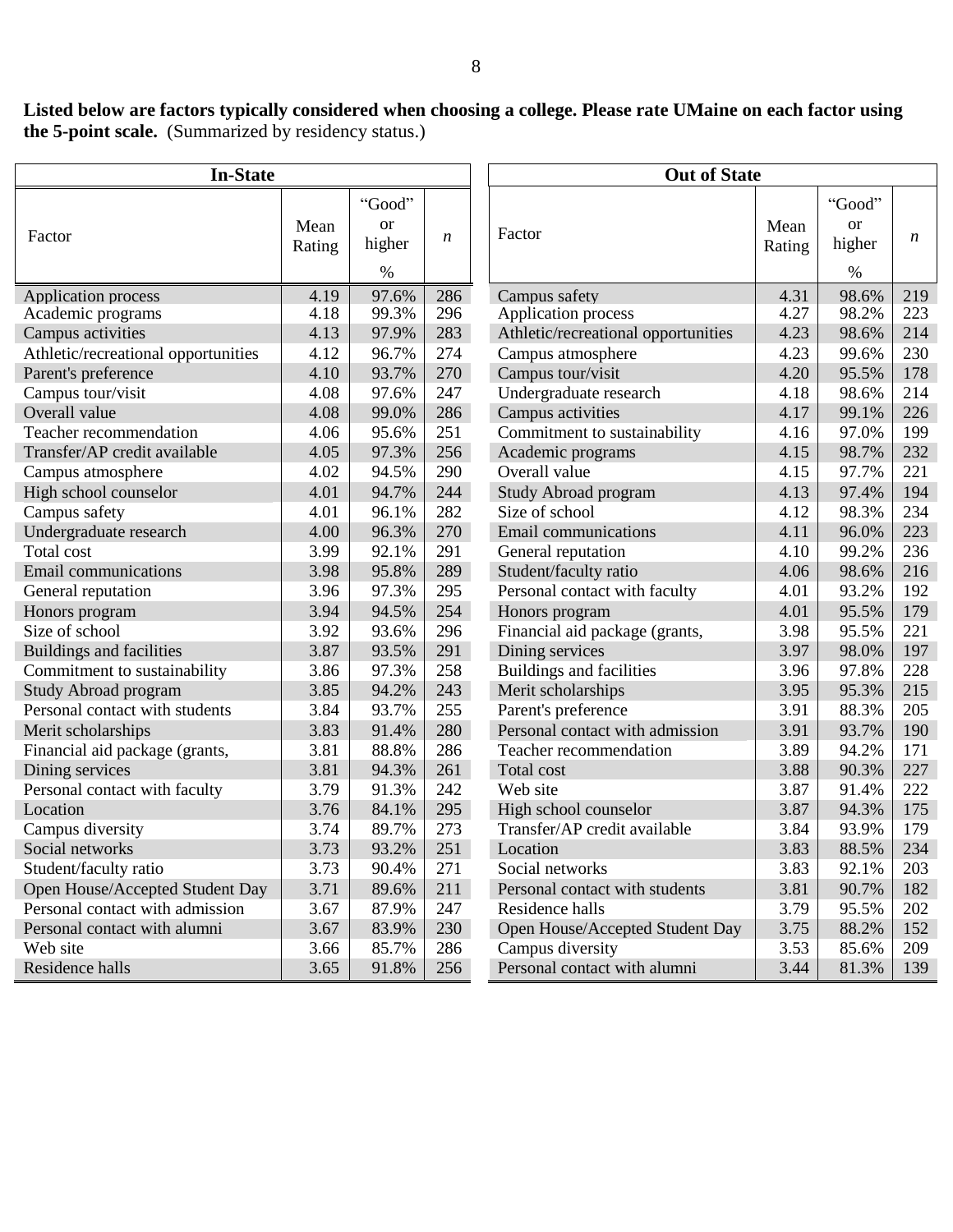### **UMaine vs. Other School of Interest**

As indicated at the outset, we also asked students to provide an additional set of ratings with a comparison school in mind—another school they had applied to, they were accepted at, and, excluding UMaine, interested them most. The remainder of this report shows, in the eyes of these new first-year students, how UMaine stacks up against the comparison schools on these 35 factors.

Methodological notes and caveats:

 $\overline{a}$ 

- These graphs only include UMaine new students who provided ratings for a comparison school *to which they had applied and had been accepted*. Of the 633 new students on whom the preceding results are based, 413 are represented in the graphs below.<sup>1</sup>
- Ratings range from 1 (poor) to 5 (excellent). For each factor, we graph the difference between the mean rating for UMaine and the mean rating for the other school. For example, a "UMaine-Other difference" of +1.0 on Total Cost indicates that UMaine on average received more favorable ratings than the comparison school—by 1.0 point on the 5-point scale. (A positive difference always favors UMaine.)
- Bars extending to the right signify more favorable ratings for UMaine versus the comparison school (on average); where bars extend to the left, the nod goes to the comparison school.
- We grouped the comparison schools into three categories—public in-state, public out-ofstate, and private schools—and present a separate graph for each.
- When reviewing the graphs below, one should focus on the *relative* length of bars, whether bars tend to be in the positive region (favoring UMaine) or in the negative region (favoring the comparison school), and how the general profile of bars in one graph compares with the general profile of bars in another. In particular, it is important to not attach particular significance to the *absolute* length of a bar (e.g., ".4" versus ".6"), which asks more of these data than they can deliver.
- The number of respondents varies from graph to graph, which should be kept in mind when considering the results. (See the text box in the lower right corner of each graph.)

<sup>&</sup>lt;sup>1</sup> Why the difference? 220 of these 633 students did not respond to these items or did not provide a comparison school.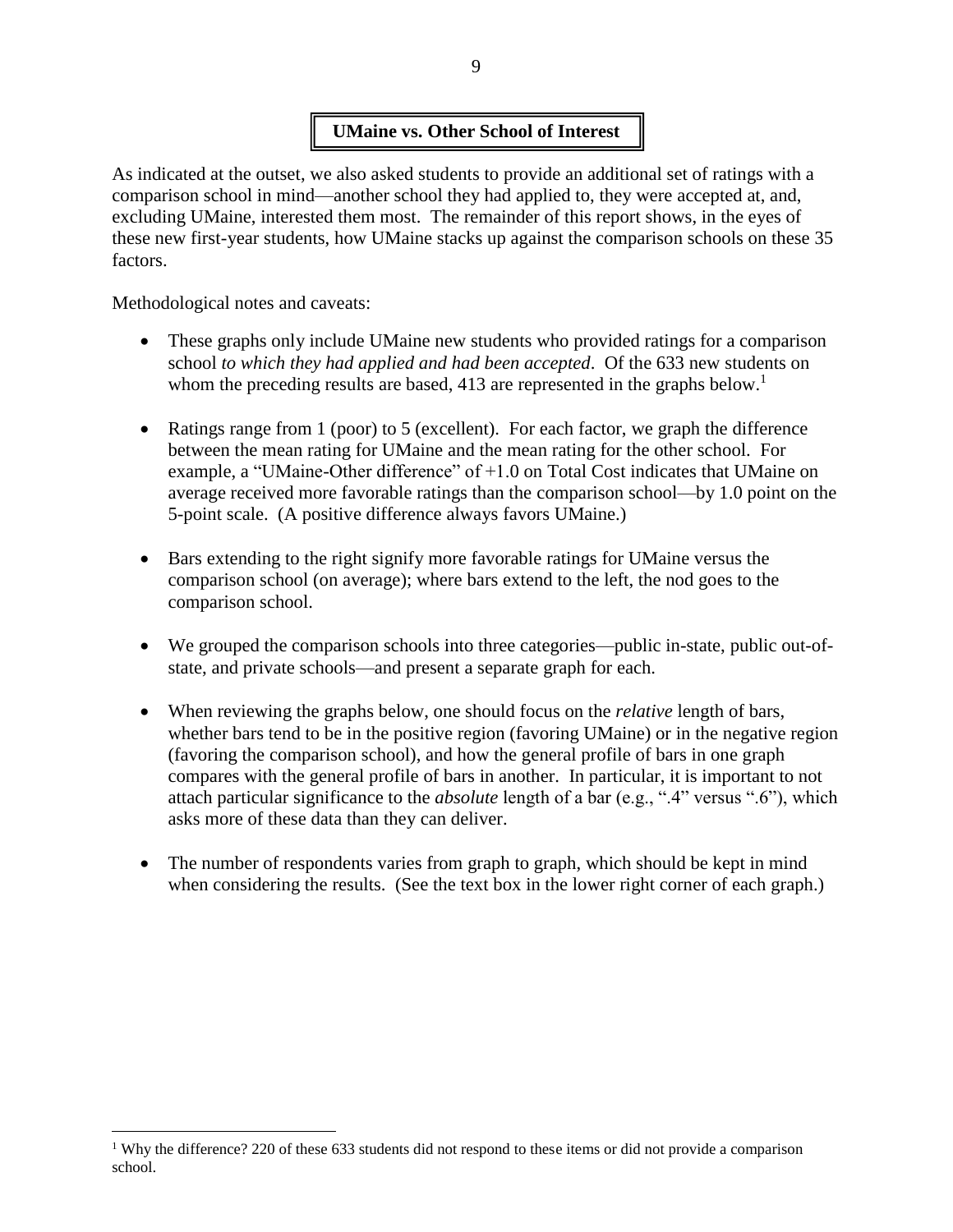| <b>UMaine New Students</b> |                                      |
|----------------------------|--------------------------------------|
| (n)                        | <b>Comparison School of Interest</b> |
| 38                         | University of New Hampshire          |
| 23                         | University of Southern Maine         |
| 16                         | University of Rhode Island           |
| 13                         | University of New England            |
| 13                         | University of Vermont                |
| 11                         | <b>Husson University</b>             |
| 11                         | University of Maine Farmington       |
| 10                         | <b>Unity College</b>                 |
| 8                          | Merrimack College                    |
| 8                          | University of Connecticut            |
|                            | <b>Roger Williams University</b>     |
|                            | <b>Thomas College</b>                |
| 6                          | Maine Maritime Academy               |
| 6                          | Wentworth Institute of Technology    |
| 6                          | Worcester Polytechnic Institute      |

## **Comparison schools indicated by at least 6 students**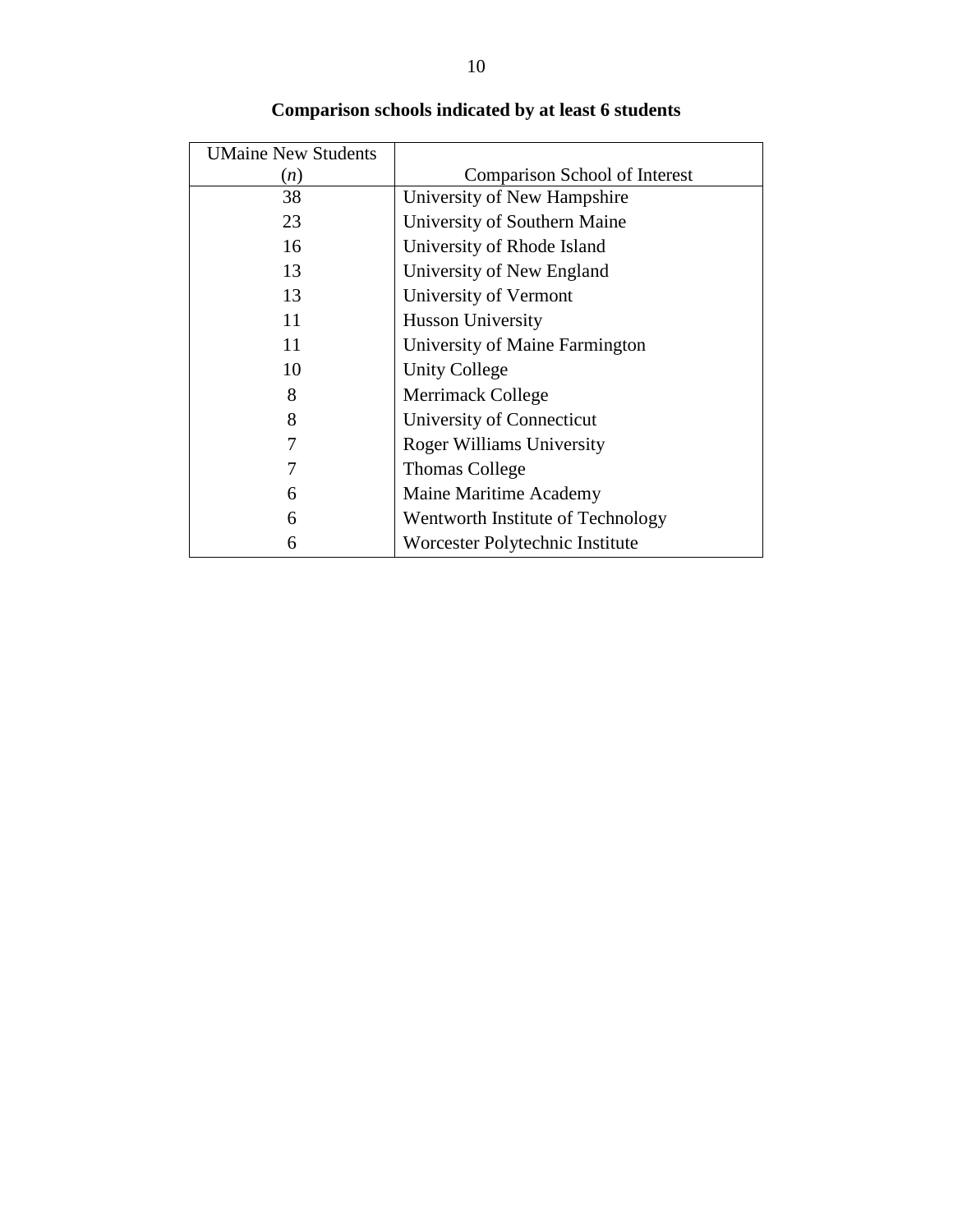The following three graphs show the results for our groupings of comparison schools: public instate, public out-of-state, and private schools. There is much to contemplate in these results, to be sure. And depending on one's interests, readers naturally will vary in what strikes them as most salient, relevant, actionable, and so on. A few summary comments:

- Not surprisingly—after all, these students did matriculate here—most differences favor UMaine.
- The relative magnitude of a difference for a given factor may change across the three groups of comparison schools. And in a few instances, the *direction* of the difference may change as well. For example, UMaine on average is rated more favorably than public in-state comparison schools with respect to General Reputation, Campus Diversity, and Buildings. When compared with public out-of-state and private schools, however, UMaine is rated less favorably on these same considerations.